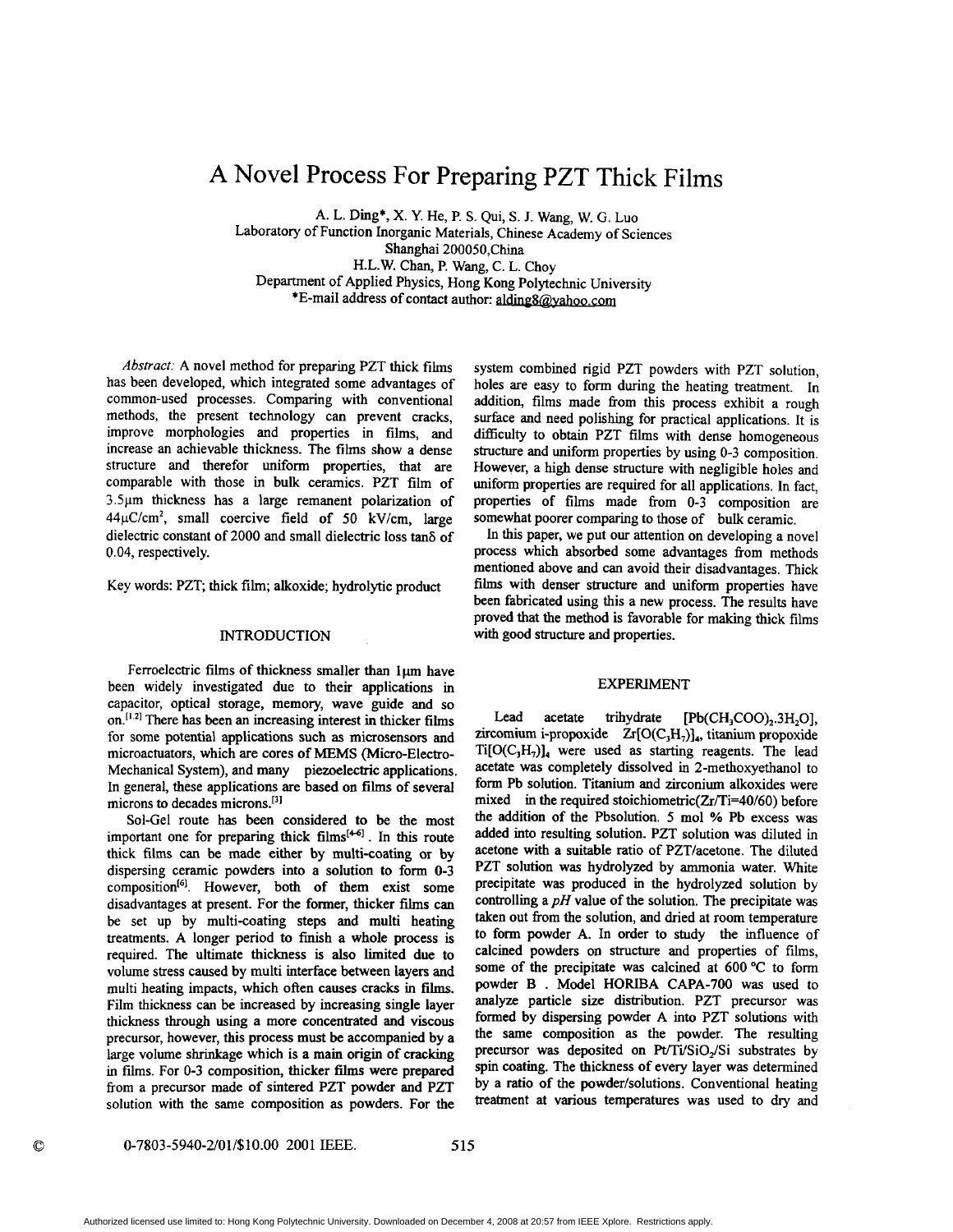synthesize wet films, and then the films were annealed in oxygen atmosphere *to* realize phase transformation fiom an amorphous to a perovskite phase. X-ray **difiaction**  (XRD) was used to identify the phase structure of films. Scanning electron microscopy (SEM) was used to examine morphologies of powders and films. The thickness of films was estimated fiom a cross-sectional view taken from SEM. Gold electrodes of  $2.5x10^{-4}$  cm<sup>2</sup> were deposited on the surface of the film for measurement of electrical properties. P-E hysteresis loops were observed by a RT66A ferroelectric tester. The dielectric permittivity **<sup>E</sup>**and dielectric loss factor **tan6** were measured by a HP4 192A impedance analyzer.

#### RESULTS *AND* DISCUSSION

1. Chemical and physical properties, such **as**  composition, structure and charged state, are quite different in powder **A** and powder B, even these powders are derived **fiom** a same **PZT** solution. White powder A is product from **Pb, Zr** and Ti complex alkoxides by hydrolysis. Chemical and physical properties of powder A are close to that of PZT solution. The powder A can be conversely dissolved into 2-methoxyethanol at a suitable temperature. In principle, the powder A is not PZT solid solution because the powder did not undergo a complete reaction process caused by calcining . While yellow powder B made of the precipitate calcined at 600°C is PZT powder. Because powder B was undergone nucleation, crystallization, particle growth and aggregation process during the heating treatment route. The phase structures of powder A and powder B from XRD analysis **are shown**  in Fig.1. It can be found that powder A exhibits a noncrystallized state and powder B shows a pure perovskite structure. The specific surface area of powder (Sw) was used to evaluate size of these powders. Sw (m<sup>2</sup>/g) of A and B are 2.307 and 2.020, respectively. It is clear that the size of powder A is smaller than that of powder B. The calcined powder B are of an aggregated nature, an undesirable property for sintering to high dense structure of film. The higher calcined temperature, the larger powder size.



Fig. 1. XRD profiles of (a) without calcined powder *A*  and (b) powder B (PZT).



Fig.2. SEM cross-section images of (a) FA and (b) FB.

2. In order to comparing this new method with the common 0-3 composition, two **kinds** of precursor were prepared by dispersing powder A and powder B into PZT solution, respectively. Same coating steps (2000 rpm for 2 minutes) and same heating treatments (baked at **350°C**  and annealed at 680°C) were employed for preparing film A (FA) and **film** B (FB). In fact, FA is made from the new way and the FB is made fiom the commonly used 0-3 composition route. Films were examined by SEM as shown in Fig.2. The structures of films are depending on natures of powders. FA shows a dense structure while FB is porosity. It is due to similarity of powder A **to** PZT solution in chemical and physical states. Strong networks and bonds are formed between powder A and PZT solution **through** hydroxyl and functional groups existed on surfaces of the powder and in the solution. There are a good affinity between powder A and **PZT** solution, **so** the powder A *can* be dispersed into the PZT solution uniformly. Organic solvents in the powders and the solution **are** removed during heating treatment process synchronously. A homogenization process in the coexisting system of powder A and PZT solution can occur by diffusion between uncalcined powder and solution with similar state during the sintering process. It is clear that such process is effective for increasing packing density of **films.** In addition, the *size* of powder A is smaller, **so** that a dense structure is easy to be obtained. For FB prepared from 0-3 composition way, reaction *speed* and volume shrinkage for rigid sintered powder B and PZT solution are different, holes **are** easily formed and film structure is not dense **as** that in FA. XRD is used to research crystalline phase development in the **films as**  shown in Fig.3. Both of FA and FB exhibit pure perovskite structure.

3. **In this** new method, there are **mass** hydrolytic products existence in wet films therefor volume shrinkage of films is decreased when the films is processed. It is useful for increasing thickness of a single layer and avoiding cracking in **films.** This is similar to 0-3 composition system. However, the thickness of a single layer is thinner than that of the **films** obtained fiom **0-3**  composition, *this* is because of the small **size** and loose structure of hydrolytic products comparing with that of rigid sintered powders.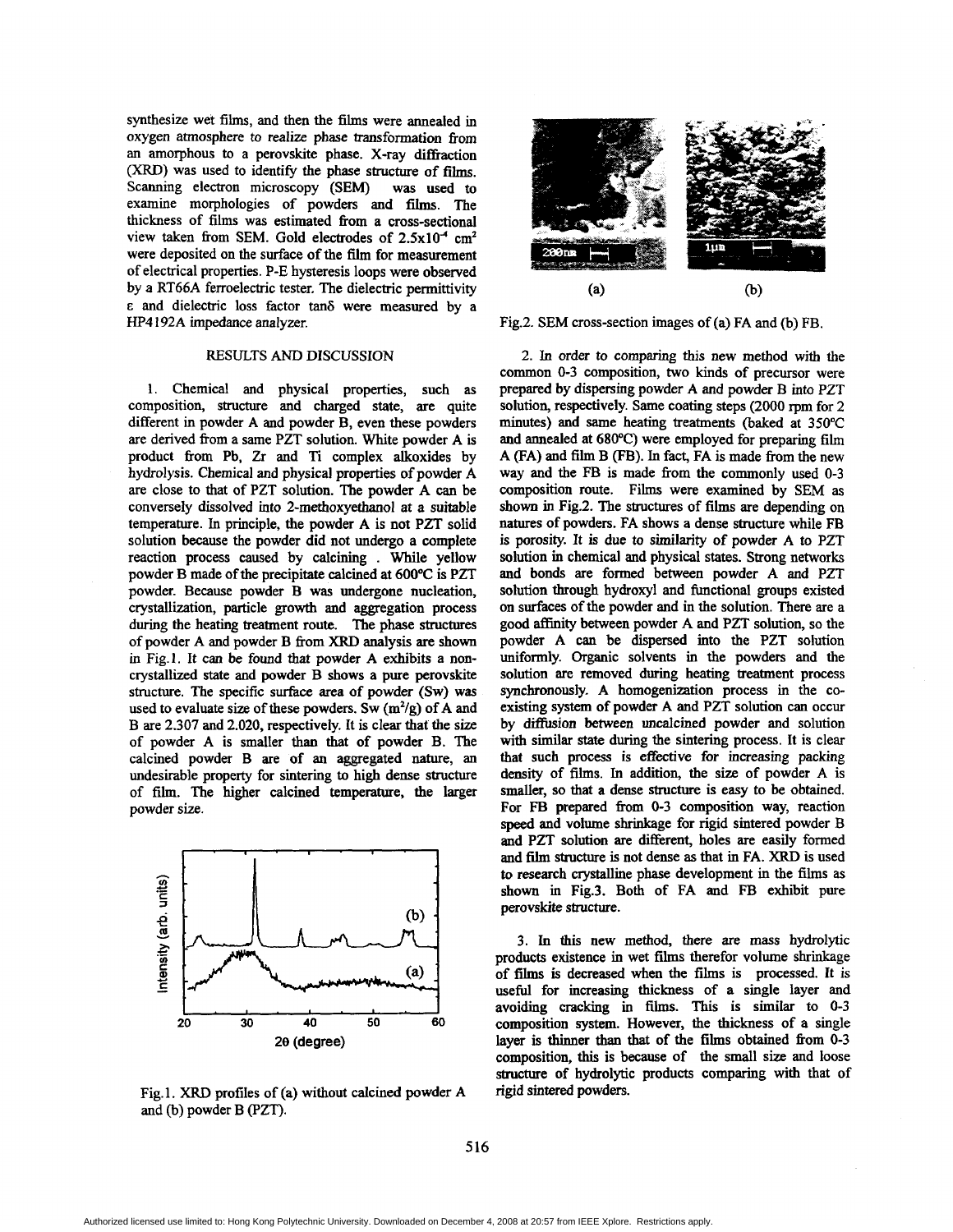

Fig.3. XRD profiles of (a) FA and (b) FB.

**4.** The electric properties of films are related to microstructure seriously. Ferroelectric properties are characterized by P-E hysteresis loop. Fig.4 shows hystereses of FA and FB. FA exhibits larger Pr and smaller Ec comparing to that in FB. This is due to the



Fig.4. P-E hysterisis loops for **(a)** FA and (b) FB.



Fig.5. Change of dielectric constant with frequency for (a) FA and (b) FB.



Fig.6. Change of tan *6* with fiequency for (a) FA and (b) FB.